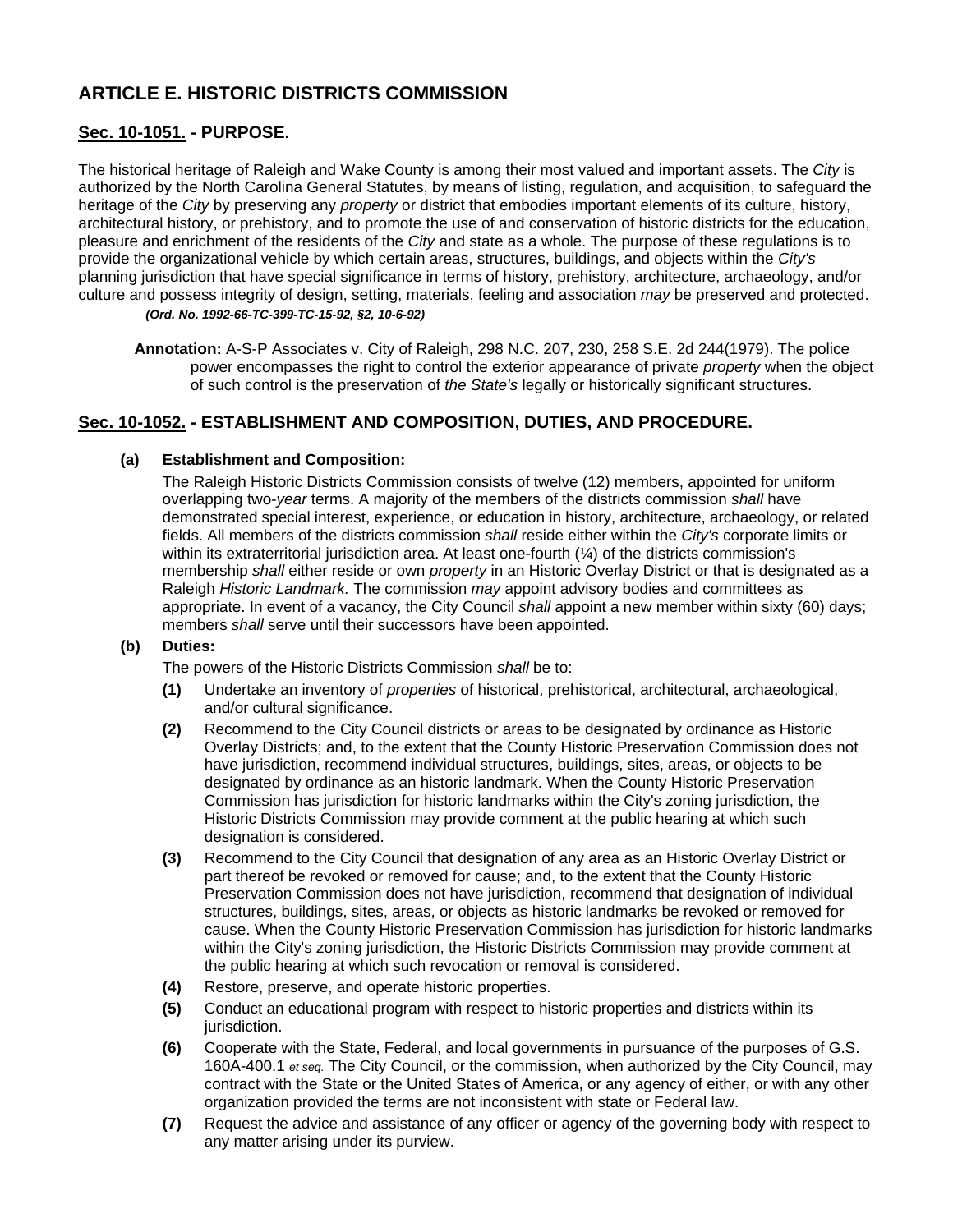- **(8)** Enter, solely in performance of its official duties and only at reasonable times, upon private land for examination or survey thereof. However, no member, employee or agent of the commission may enter any private building or structure without either the express consent of the owner or occupant thereof or authority of law.
- **(9)** Conduct any meetings or hearings necessary to carry out the responsibilities of the commission.
- **(10)** Acquire by any lawful means the fee or any lesser included interest, including options to purchase, to properties within any established Historic Overlay District or to any such properties designated by the City as historic landmarks, to hold, manage, preserve, restore, and improve the same, and to exchange or dispose of the property by public or private sale, lease, or otherwise, subject to covenants or other legally binding restrictions that will secure appropriate rights of public access and promote the preservation of the property. All lands, buildings, or structures acquired by the Historic Districts Commission from funds other than those appropriated by the City Council may be acquired and held in the name of the Historic Districts Commission, the City, or both.
- **(11)** Recommend to the City Council acquisition of the fee or any lesser included interest (including public access), preservation easements, and other covenants of historic property. The City Council may make appropriations therefor and own such property under the following conditions:
	- **a. Acquisition:**

Within the limits of its jurisdiction for planning and regulation of development the City Council *may* acquire *properties* within Historic Overlay Districts and/or *properties* designated as *historic landmarks.* In the event the *property* is acquired but is not *used for* some other governmental purpose, it *shall* be deemed to be "museum" under the provisions of General Statutes notwithstanding the fact that the *property* may be or remain in private use, so long as the *property* is made reasonably accessible to and open for visitation by the general public.

#### **b. Ownership:**

All lands, buildings, structures, sites, areas, or objects acquired by funds appropriated by the City Council *shall* be acquired in the name of the *City* unless otherwise provided by the City Council. So long as owned by the *City*, historic *properties* may be maintained by or under the supervision and control of the *City*.

- **(12)** Negotiate at any time with the owner of a building, structure, site, area, or object for its acquisition or its preservation, when such action is reasonably necessary or appropriate.
- **(13)** Take steps, during the period of postponement of demolition of any historic landmark or property within an Historic Overlay District, to ascertain what the City Council can or may do to preserve such property, including consultation with private civic groups, interested private citizens, and other public boards or agencies, and including investigation of potential acquisition by the City Council when the preservation of a given historic property is clearly in the interest of the general welfare of the community and such property is of certain historic and architectural significance.
- **(14)** Propose to the City Council changes to this article or any other ordinance, and propose new ordinances or laws relating to historic landmarks and the Historic Overlay District or relating to a total program for the protection and/or development of the historic resources of the City and its environs.
- **(15)** Study and recommend to the City Council means by which historic preservation efforts can be coordinated and strengthened.
- **(16)** Study and recommend revisions to the historic preservation element of the comprehensive plan.
- **(17)** Review and act upon proposals for alterations, restoration, reconstruction, relocation, demolition, or new construction within an Historic Overlay District, pursuant to procedures established in the Zoning Code for the Historic Overlay District; and, to the extent that the County Historic Preservation Commission does not have jurisdiction, for proposals for alteration, reconstruction, restoration, relocation, new construction, or demolition of designated historic landmarks outside an Historic Overlay District, pursuant to procedures outlined in §10-2052.
- **(18)** Report violations of this article, or other ordinances affecting historic landmarks and properties within Historic Overlay Districts, to the appropriate enforcement agency.
- **(19)** Accept funds to be used for preservation purposes that are granted to the commission by private individuals, organizations, and local governing bodies.
- **(20)** Receive appropriations as may be made to the commission by the City Council.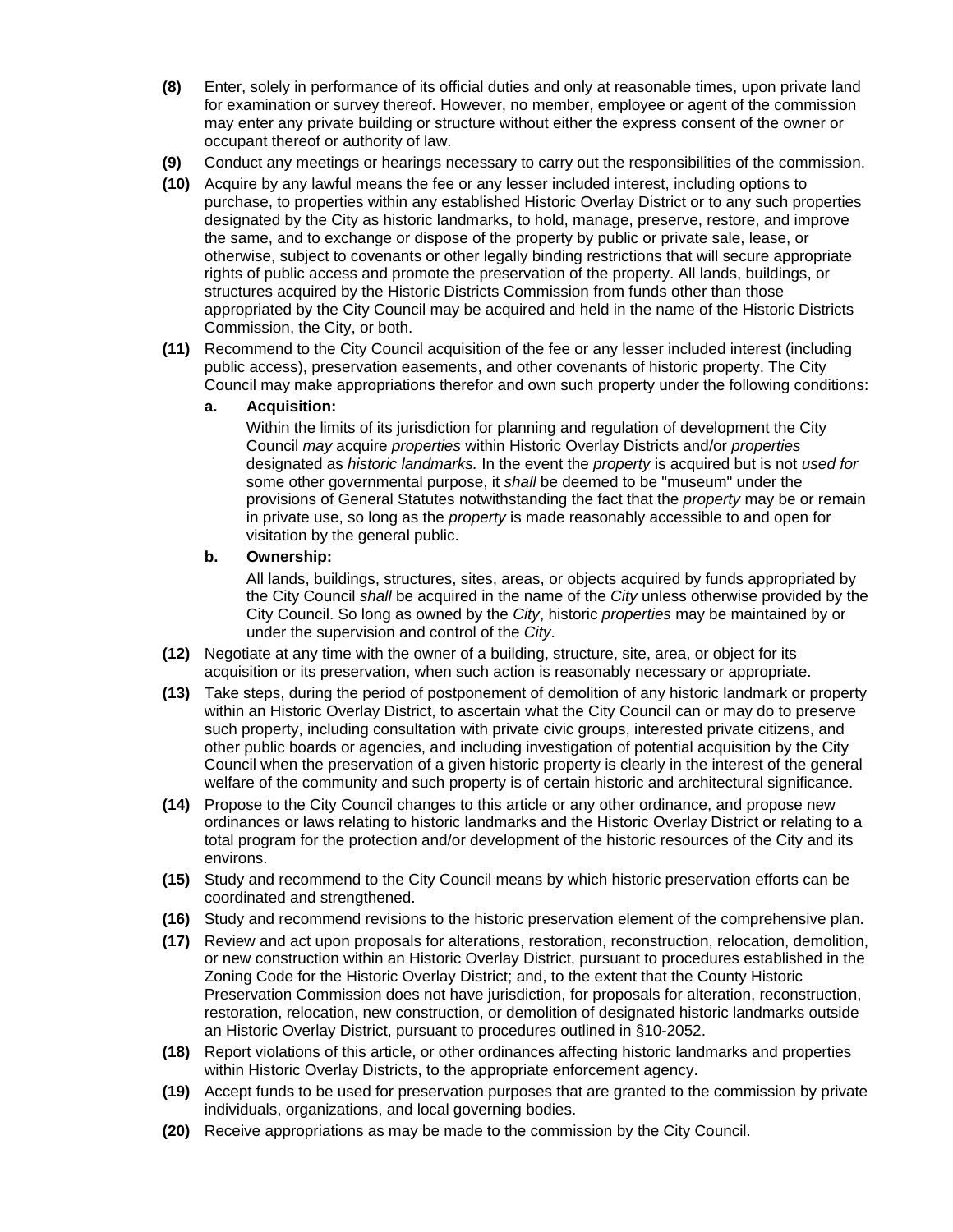#### **(c) Procedure:**

The Historic Districts Commission is directed to adopt rules of procedure necessary to the conduct of its affairs and in keeping with the provision of this Code, all policies of the City Council, and applicable state laws. Such rules of procedure, and any modifications to same, *shall* be submitted to the City Council for review and approval. Except as provided in this Code, the rules of procedure adopted by the commission *shall* at least provide for: selection of the *officers* of the commission; the time and place of its regular meetings, which *shall* at least be held monthly, and the calling of special meetings; the procedures for the conduct of public hearings and voting. The districts commission *shall* elect from its membership at least a chairperson and Vice-Chairperson, who *shall* serve for terms of one (1) *year*, who *shall* be eligible for reelection, and who *shall* have the right to vote. The chairperson *shall* preside over the districts commission. In the absence or disability of the chairperson, the Vice-Chairperson *shall* perform the duties of the chairperson. All meetings of the districts commission *shall* be open to the public, in accordance with the North Carolina Open Meetings Law, *G.S.* 143-318.10 *et seq.*, and a public record *shall* be kept of the commission's resolutions, proceedings, and actions. The rules of procedure and minutes of the commission are maintained as separate documents in the nature of a public record at the office of the commission. The Planning Department *shall* provide such technical, administrative, and clerical assistance as required by the commission.

*(Ord. No. 1992-66-TC-399-TC-15-92, §2, 10-6-92; Ord. No. 2001-26-TC-208, §1, TC-5-01, 6-19-01; Ord. No. 2009-531-TC-319, §1, TC-15-08, 1-22-09)* 

**Editor's note:** The Historic Districts Commission always has jurisdiction for certificates of appropriateness for the exterior of all *properties* (including *historic landmarks*) within the Historic Overlay District. The Historic Districts Commission will also have jurisdiction for *historic landmarks* outside the Historic Overlay District and within the *City's* zoning jurisdiction when there is no interlocal agreement with the *County* delegating such administration to the County Historic Preservation Commission. The County Historic Preservation Commission will have jurisdiction over all designated interior spaces, unless there is no interlocal agreement with the *County* delegating such administration to the County Historic Preservation Commission.

### **[Sec. 10-1053.](javascript:void(0)) - ADOPTION OF ORDINANCES DESIGNATING HISTORIC LANDMARKS WHEN THE HISTORIC DISTRICTS COMMISSION HAS JURISDICTION.**

In the absence of an interlocal agreement giving the County Historic Preservation Commission jurisdiction to review reports for *historic landmarks* within the *City's* zoning jurisdiction, the Historic Districts Commission *shall* review such reports. *Following* Historic Districts Commission review and recommendation, the City Council *may* adopt, amend, reject, or repeal ordinances designating *historic landmarks* that meet the *following* criteria, when those ordinances contain the *following* elements and when adoption or amendment is pursuant to the *following* procedure:

#### **(a) Criteria for designation:**

No building, structure, site, area, or object *shall* be recommended for designation as an *historic landmark* unless it is deemed and found by the Historic Districts Commission to be of special significance in terms of its historical, prehistorical, architectural, archaeological, and/or cultural importance, and to possess integrity of design, setting, workmanship, materials, feeling and/or association.

#### **(b) Elements of ordinances designating historic landmarks :**

Ordinances designating *historic landmarks shall* contain the *following* elements which *shall*:

- **(1)** Describe each property designated in the ordinance, including the approximate area of the property so designated.
- **(2)** List the name or names of the owner or owners of the property.
- **(3)** Describe those elements of the property that are integral to its historical, prehistorical, architectural, archaeological and/or cultural significance.
- **(4)** Describe the nature of the commission's jurisdiction over the interior, if any, and those interior features of the property to be reviewed for certificates of appropriateness if they are to be changed.
- **(5)** Require, for each building, structure, site, area, or object designated as an historic landmark that the waiting period set forth in the general statutes be observed prior to its demolition.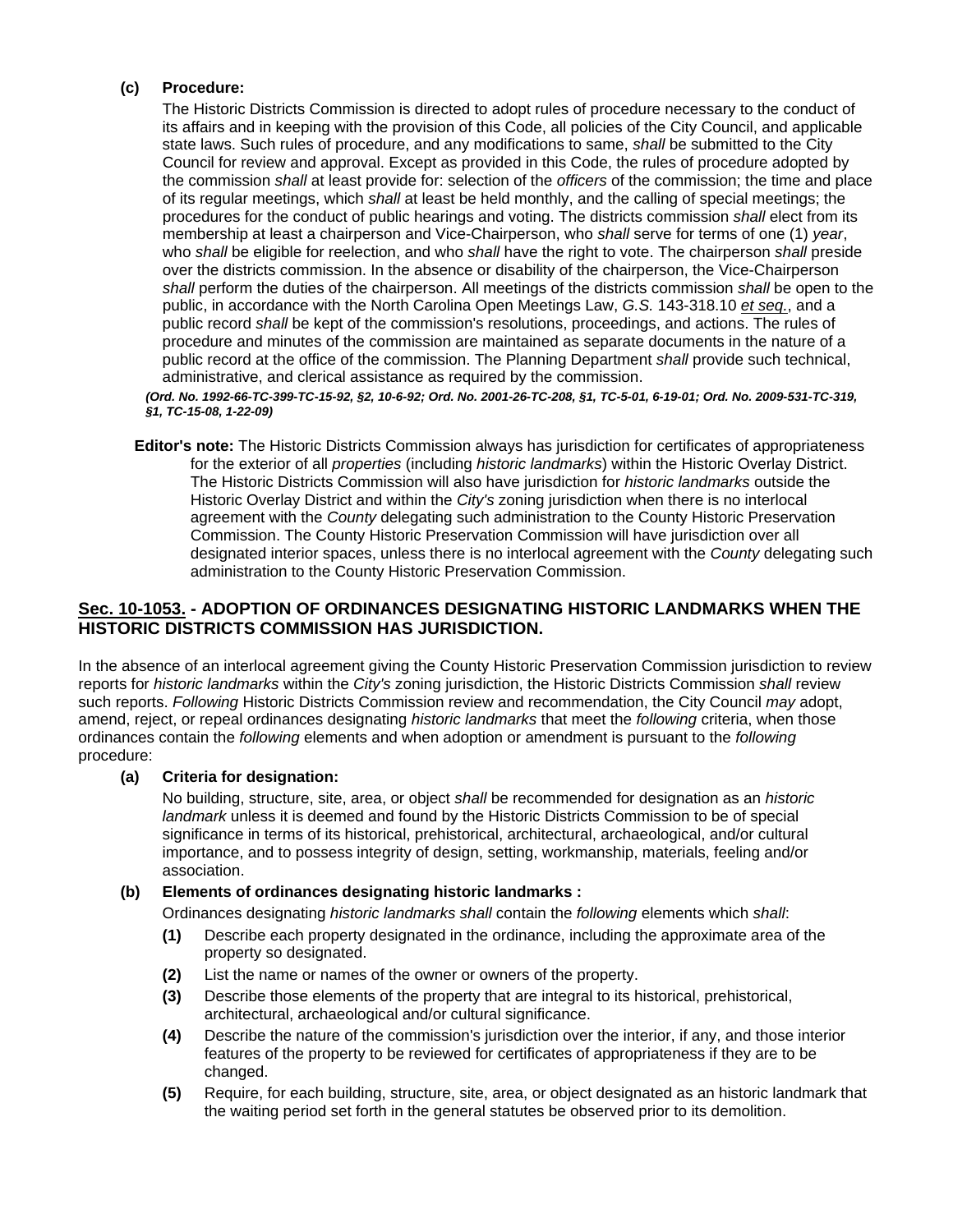- **(6)** Provide, for each designated historic landmark, a suitable sign or plaque indicating that the property has been so designated. If the owner consents, the sign or plaque shall be placed upon the property; if the owner objects, the sign or plaque shall be placed on a nearby public right-ofway.
- **(7)** Recite any other information the governing body deems necessary within the authority conferred by the General Statutes.

#### **(c) Procedure for adopting or amending historic landmark ordinances:**

Ordinances designating *historic landmarks shall* be adopted and amended according to the *following* procedure:

- **(1)** The Historic Districts Commission shall make, or cause to be made, an investigation and report on the historical, prehistorical, architectural, archaeological and/or cultural significance of each building, structure, site, area, or object proposed for designation. Applications prepared by owners will be judged by the same criteria as those prepared by the Commission. Such reports shall contain the following information:
	- **a.** The name of the *property* to be considered for designation—both common and historic names, if they can be determined.
	- **b.** The name and address of the current *property* owner.
	- **c.** The location of the *property* proposed to be designated historic, including the *street* address and *County* tax map and parcel numbers or the parcel identification number.
	- **d.** The date of construction and of any later alterations, if any.
	- **e.** An assessment of the significance of the site or structure pursuant to §10-1053(a).
	- **f.** An architectural or archaeological description of the area of the site or structure proposed to be designated. If outbuildings or other appurtenant features are proposed to be designated, the report *shall* contain a description of those features.
	- **g.** An historical discussion of the site or structure within its type, period, and locality.
	- **h.** Black and white photographs and color slides that clearly depict the *property* proposed to be designated, including views of all facades, pertinent details and siting.
	- **i.** A map showing the location of the *property*, including any outbuildings and appurtenant features.
- **(2)** The commission shall forward its recommendation to the City Council. The Council shall refer the report to the State department of cultural resources, division of archives and history.
- **(3)** The department of cultural resources, acting through the State historic preservation officer or his or her designee, may make an analysis of and recommendations concerning the report. If the department does not submit its written comments or recommendations in connection with any proposed designation within thirty (30) days following a written request for such analysis has been received by the department, the commission and the City Council shall be relieved of any responsibility to consider such comments.
- **(4)** The Historic Districts Commission and the City Council shall hold a joint public hearing on the proposed ordinance. Notice of the hearing shall be published at least once in a newspaper generally circulated within the City. Written notice of the hearing shall also be mailed by the districts commission to all owners and occupants of properties whose identity and current mailing address can be ascertained by the exercise of reasonable diligence. All such notices shall be published or mailed not less than ten (10) nor more than twenty-five (25) days prior to the date set for the public hearing. The mailed notices in this subsection are for the convenience of property owners and occupants and any defect or their omission therein shall not impair the validity of the public hearing or any action following therefrom.
- **(5)** Following the joint public hearing, the City Council may adopt the ordinance as proposed, adopt the ordinance with any amendments it deems necessary, or reject the proposal. If the City Council rejects a designation report, a copy of the minutes of the meeting at which such a decision to reject the report was made shall be mailed to the owner of the property proposed for designation.
- **(6)** Upon adoption of the ordinance or any amendments thereto, the owners and occupants of each designated historic property shall be given written notification of such designation insofar as reasonable diligence permits. One (1) copy of the ordinance and each amendment thereto shall be filed by the Historic Districts Commission in the office of the County Register of Deeds. Each historic property designated as an historic landmark in the ordinance shall be indexed according